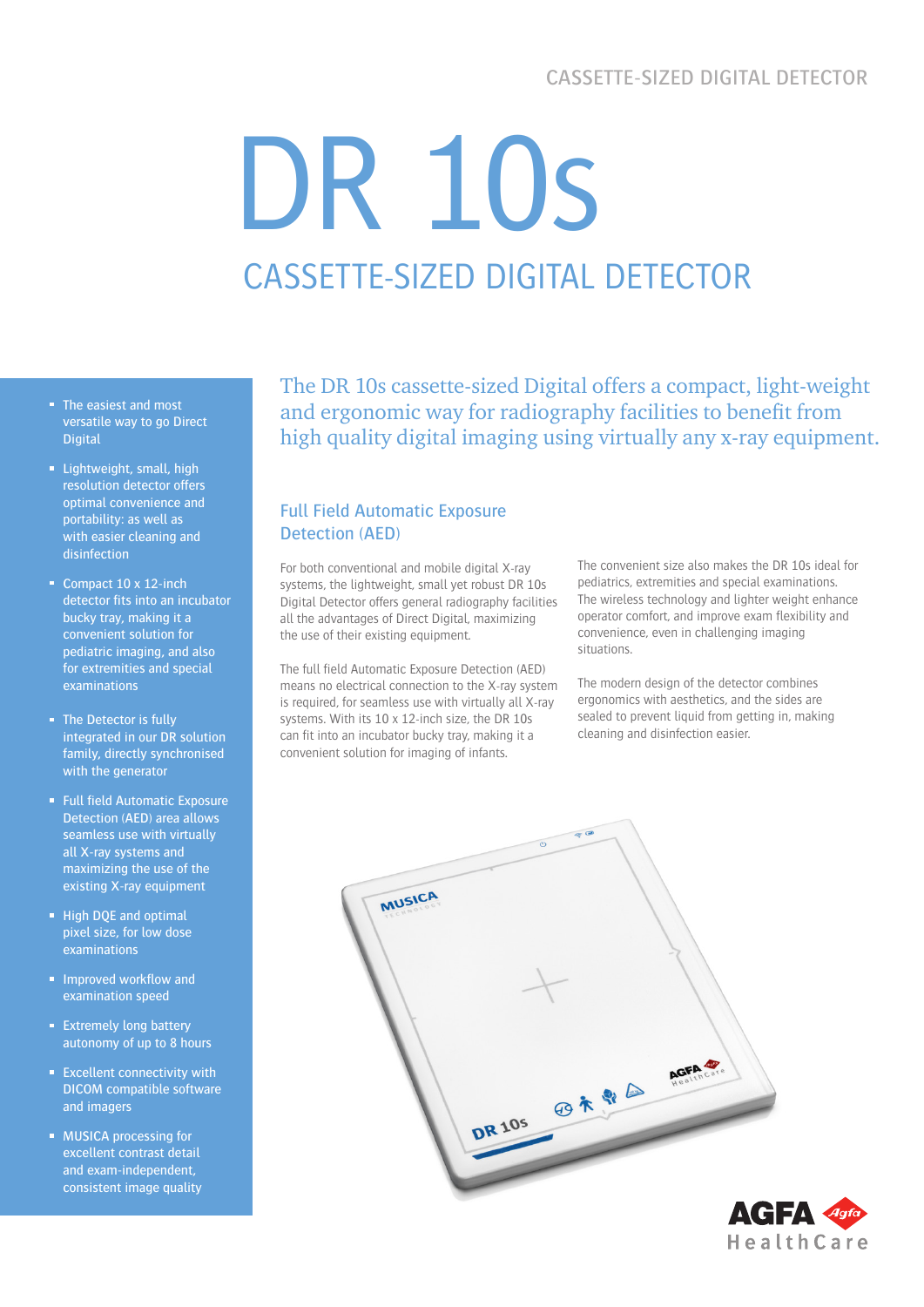

## Fast and more efficient workflow

The DR 10s is fully integrated in our DR Rooms and Mobile DR solutions and can be shared amongst them via a simple Infra-Red connection, optimizing usage while minimizing investment.

These cassette-less and filmless solutions provide a range of workflow benefits that improve productivity and speed up exam time. Retakes can be made faster without changing cassette, and the number of images is no longer limited by the availability of cassettes. To complete the workflow, images can be sent faster to a PACS or imager in DICOM format. With the extremely long battery autonomy of up to 8 hours and mixed battery usage between the DR 10s and DR 14s, maximum efficiency is achieved. Infrared technology allows detectors to be shared between multiple rooms and mobile units, optimizing usage while minimizing investment.

# MUSICA and DR image quality: improved diagnostic confidence

The DR 10s is compatible with our 'gold standard' MUSICA image processing, which has been specially adapted and tuned to further enhance the excellent DR image quality. Exam-independent, it delivers consistent image quality and high contrast detail. Combining MUSICA with the high quality of the DR 10s, in terms of both sensitivity and sharpness, provides improved diagnostic confidence and efficiency. The DR 10s offers a high Detective Quantum Efficiency (DQE), while optimum pixel size supports lower radiation dose for patients.

#### Services & Support

Agfa HealthCare offers service agreement solutions tailored to the customer's situation. Available in Basic, Comfort and Advanced levels, they make your lifecycle costs predictable. A worldwide team of some 1,000 service professionals can provide support at all phases of your project, and even help customize your examination tree or link RIS protocol codes, further improving your return on investment. This team goes well beyond maintenance support, offering value-added services such as super user training, staff training and software upgrades. Both extended warranty and drop insurance options are available.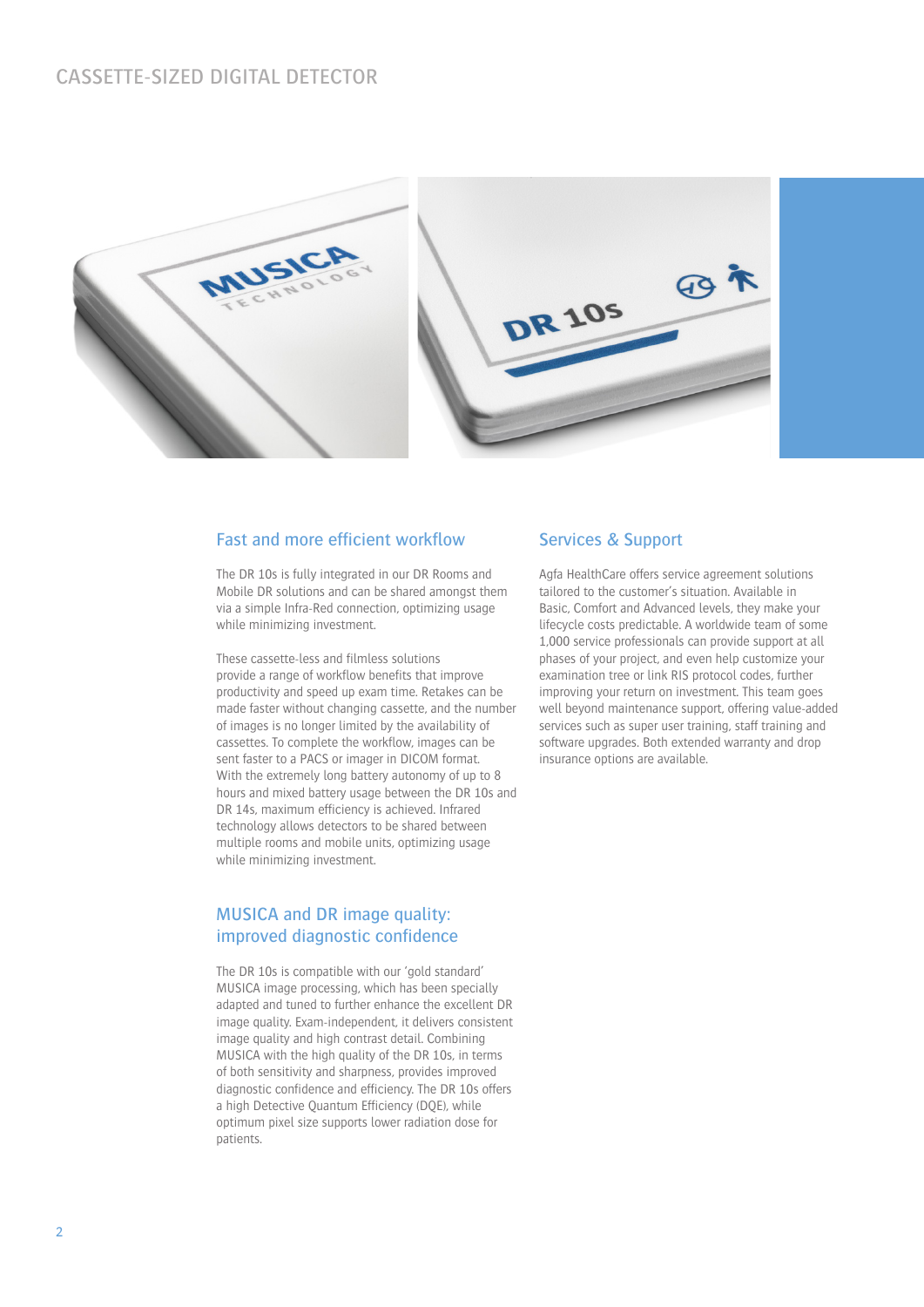# Technical Specifications

# **DETECTOR**

- Detector type: Amorphous Silicon with TFT
- Conversion screen: CsI (Cesium Iodide) Pixel pitch:  $148 \mu m$
- Active pixel matrix:  $1920 \times 1560$  pixels
- Active area size: 300 mm x 240 mm
- **Effective pixel matrix: 1920 x 1500 pxl**
- Grayscale: 16 bit
- **Spatial Resolution: Min. 3.37 lp/mm**
- Outer dimensions: ISO 4090 Cassette size; 327.5 x 267.5 x 15.6 mm
- Weight: 1.6 kg including battery
- **Energy Range Standard: 40 150 kVp**

# Environmental Requirements **Operation**

- **Temperature:**  $+10 \sim +35^{\circ}$  C
- **Humidity: 20 ~ 80% RH**
- Atmospheric pressure:  $700 \sim 1100$  mbar
- $Shock: 10 q$
- Vibration: 2 g
- Drop limits: Max. 700 mm

#### Storage and transportation

- **Temperature: -10** ~ +55 $^{\circ}$  C)
- Humidity:  $5 \sim 95\%$  Rh
- Atmospheric pressure:  $500 \sim 1100$  mbar
- $Shock: 25 q$
- Vibration: 2 g
- Drop limits: Max. 1200 mm

### **WIFI**

- Wireless connection: IEEE 802.11a/b/g/n (2,4 GHz/5GHz)
- Wireless signal range: maximum 6 m

#### **BATTERY**

- Type: Rechargeable Lithium ion battery
- Dimensions: Length x Width x Height 250 mm x 75 mm x 6 mm
- $\blacksquare$  Weight: 228 g
- Battery output: Output Voltage: DC +7.4 V
- Capacity: 3.68 Ah
- Lifecycle: Expected lifetime: 1 year

#### BATTERY CHARGER

- Type: Lithium ion battery charger
- Charging time: 4 hours
- Simultaneous charging: 3 batteries
- Dimensions: Width x Height x Depth 320 mm x 50 mm x 170 mm
- **Weight: 1065 g**
- Electrical connection: 12 Vdc, 5 A max